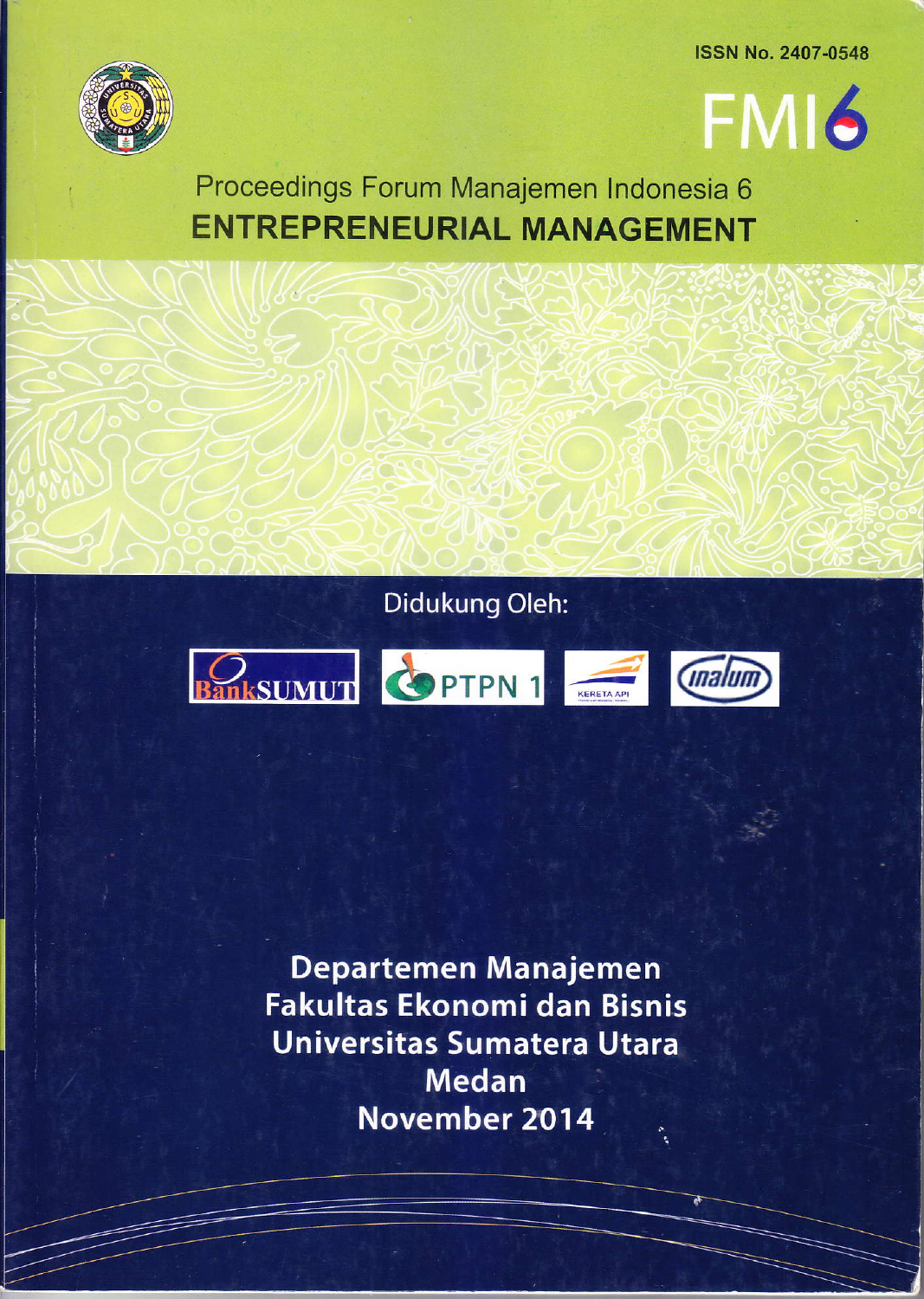# REVIEWER FMI 6 MEDAN

Prof. Dr. Syahnur Said Prof. Dr. SucherlY Prof. Dr. Erni Tisnawati Sule, SE. MSi. Prof.Dr.Ritha F.Dalimunthe, M.Si. Prof.Dr.Prihatin Lumbanraja, M.Si. Prof. Dr.Rismayani, MS Prof.Dr.Paham Ginting, Msi Dr.Muslich Lufti, MBA Dr. Ratih Hurriyati Dr. D. Agus Harjito, M.Si. Rudy Aryanto, SE. MM Dr. Ramadania, SE, M.Si Dr. Fatchur Rohman, S.E., M.Si.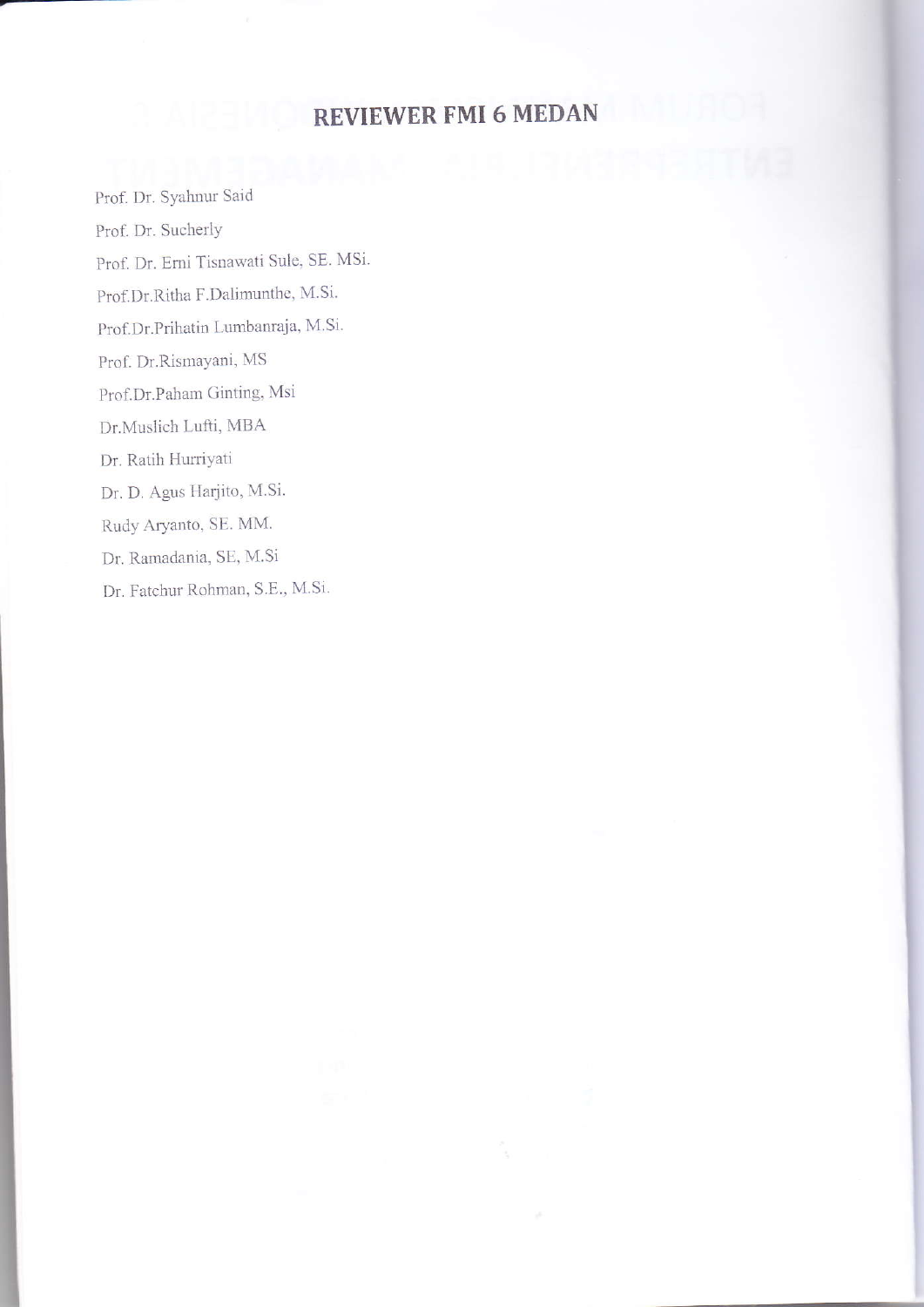| PENGARUH STATUS KARYAWAN TERHADAP EFEKTIVITAS KERJA                                                                       |  |
|---------------------------------------------------------------------------------------------------------------------------|--|
| DENGAN KOMITMEN KERJA SEBAGAI VARIABEL INTERVENING                                                                        |  |
|                                                                                                                           |  |
| DESAIN PENILAIAN KINERJAPADA USAHA KECIL MENENGAH                                                                         |  |
|                                                                                                                           |  |
|                                                                                                                           |  |
| EMOTIONAL INTELLIGENCE DAN CULTURAL INTELLIGENCE PENGARUHNYA                                                              |  |
| TERHADAP INNOVATIVE WORK BEHAVIOUR DAN KINERJA KARYAWAN                                                                   |  |
|                                                                                                                           |  |
| PENGARUH BUDAYA ORGANISASI DAN MOTIVASI TERHADAP KINERJA KARYAWAN                                                         |  |
| DI PT BANK MANDIRI Tbk (Persero)CABANG PRIORITAS GEDUNG SAMPOERNA                                                         |  |
| <b>SURABAYA</b>                                                                                                           |  |
|                                                                                                                           |  |
| THE MEDIATING ROLE OF MENTAL MODEL ON THE RELATIONSHIP BETWEEN<br>INTERACTIVE PERFORMANCE MEASUREMENT SYSTEMS ON EMPLOYEE |  |
| <b>PERFORMANCE</b>                                                                                                        |  |
|                                                                                                                           |  |
| PENGARUH STRES KERJA TERHADAP KETIDAKPUASAN KERJA KARYAWAN                                                                |  |
| BERDASARKAN GENDER PADA GARUDA PLAZA HOTEL MEDAN                                                                          |  |
|                                                                                                                           |  |
|                                                                                                                           |  |
| PERAN KARAKTERISTIK PEKERJAAN SEBAGAI VARIABEL MEDIASI ANTARA                                                             |  |
| DUKUNGAN KELUARGA DENGAN KEPUASAN KARIER WANITA PADA LEVEL                                                                |  |
| <b>MANAJER MENENGAH</b>                                                                                                   |  |
|                                                                                                                           |  |
| ANALYSIS OF VARIABLES AFFECTING TO FINAL GRADES HEALTH AND SAFETY                                                         |  |
| <b>WORK TRAINING</b>                                                                                                      |  |
| (Case Study: Health and Safety Work Training By PT. IKS)                                                                  |  |
|                                                                                                                           |  |
| PENGARUHIKLIM ORGANISASI TERHADAP KEINGINAN KELUAR (TURNOVER                                                              |  |
| INTENTION) PEGAWAI DENGAN MEDIASI KEPUASAN KERJA DAN KOMITMEN                                                             |  |
| <b>ORGANISASIONAL</b>                                                                                                     |  |
| (Studi Kasus Pada Kantor Wilayah DJP Kalimantan Barat)                                                                    |  |
|                                                                                                                           |  |
|                                                                                                                           |  |
| PENGARUH LINGKUNGAN KERJA FISIK TERHADAP KEPUASAN KERJA PEGAWAI                                                           |  |
| NEGERI SIPIL SELURUH KECAMATANDI KOTA CIMAHI                                                                              |  |
|                                                                                                                           |  |
| ANALISIS PENGARUH REPUTASI DAN BUDAYA ORGANISASI UNTUK                                                                    |  |
| MENINGKATKAN KINERJA ORGANISASI MELALUI STRATEGI KOMPETENSI                                                               |  |
| PERGURUAN TINGGI SWASTA (PTS) DI KOTA MEDAN                                                                               |  |
|                                                                                                                           |  |
|                                                                                                                           |  |
| THE EFFECT OF COMPETENCE, EDUCATION AND TRAINING, TEACHING                                                                |  |
| <b>EXPERIENCE TO LECTURER PERFORMANCE IN BATAM</b>                                                                        |  |
|                                                                                                                           |  |

 $\mathbb{I}$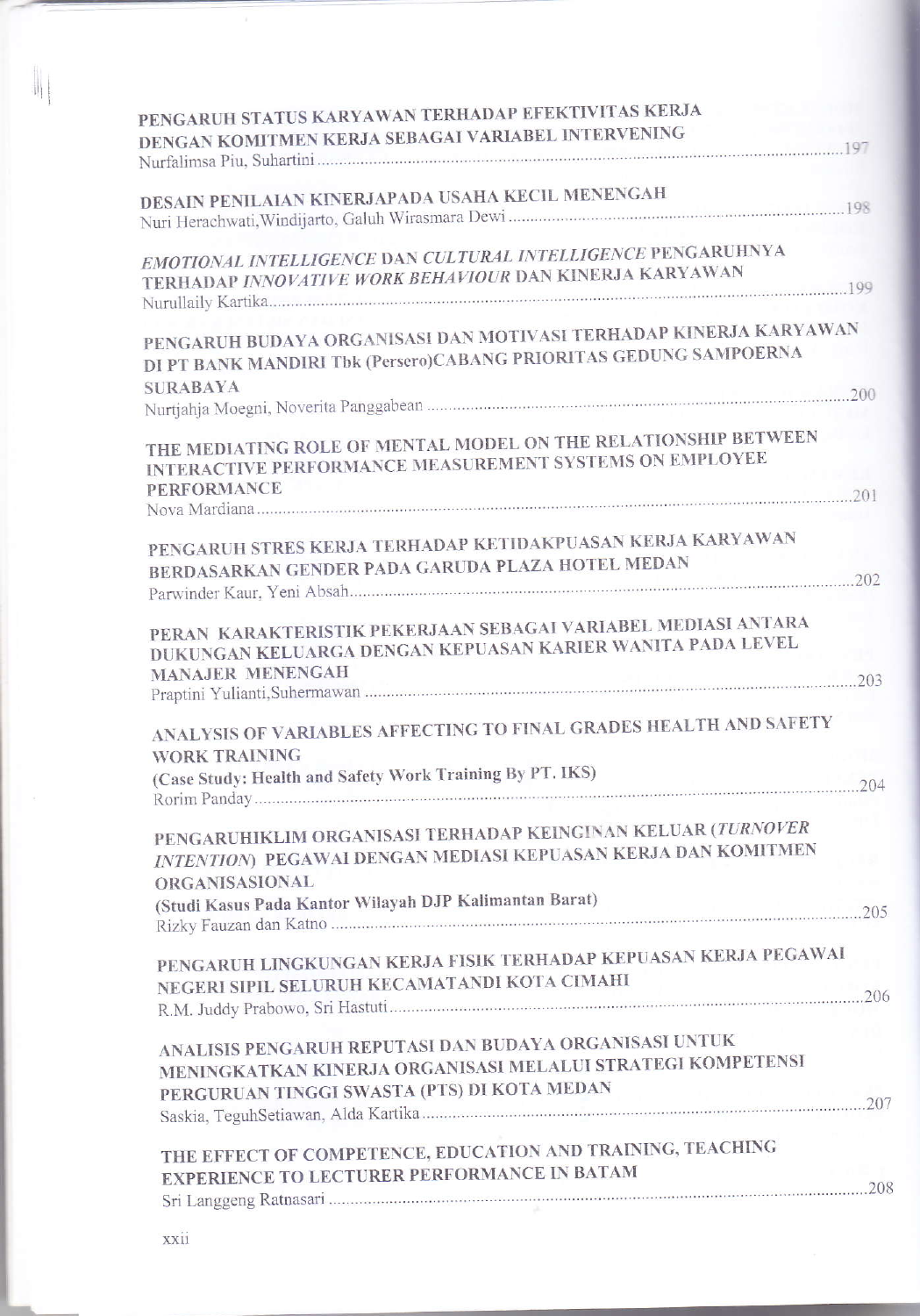# **THE EFFECT OF COMPETENCE, EDUCATION AND TRAINING, TEACHING EXPERIENCE TO LECTURER PERFORMANCE IN BATAM**

# **Sri Langgeng Ratnasari** Economics Faculty of Batam University Jl. Abulyatama No. 5 Batam *E-mail*: [sarisucahyo@yahoo.com](mailto:sarisucahyo@yahoo.com)

## *ABSTRACT*

*This research intend to know the effect of Competence, Education and Training, Teach Experience to lecturer performance in Batam. The result collecting data with primary data source from 102 respondent. Respondent are lecturer in Batam. Kinds of this research are explanatory case study and analysis method using multiple regression analysis. This research using method with validity person rank and reability with Alpa cronbach exam to research instrument. This research to evaluate effect of competence, education and training, teach experience to lecturer performance in Batam using path analysis. This research measure of competence, education and training, and teach experience to lecturer performance as asimilarity structure. The result of hypothesis show that competence, education and training, and teach experience has positive effect and significant to lecturer performance as simultane or parsial.*

*Keywords: Competence, Education and Training, Teach Experience, Lecturer Performance* 

# **INTRODUCTION**

Facing the era of today's competitive global market and the Asean Economic Community, education was increasingly competitive world. The level of competition in education is felt almost all colleges, this causes the load borne by the managers or management colleges increasingly heavy and complex. Private Colleges in the Kepulauan Riau Province as service providers will also be affected by the free market, there is no longer the limit to compete in managing higher education. This is supported by the geographical location of the Kepulauan Riau Province is strategically located, bordering neighboring countries, namely Singapore, Malaysia, Thailand, and Vietnam.

Education is a very important field and have the opportunity, because everyone is in need of education. One factor supporting education is a human in this case Human Resources, the institution will be successful if it has a Human Resources professional and quality.

Human existence as human resources is very important for college because human resources support through the work, talent, creativity, drive and a real role, in the absence of the human element in the college, the college may not be able to move and toward the desired goal. Success in achieving the goals the college is very much determined by the lecturer. Each college is always trying to reach its organizational goals as well as possible, in order to achieve these objectives contributing factor is competence, education, training and experience of lecturer teaching. Law Decree No. 14 of 2005, concerning teacher and lecturer mentioned that teachers and lecturers has the function, role and strategic position in the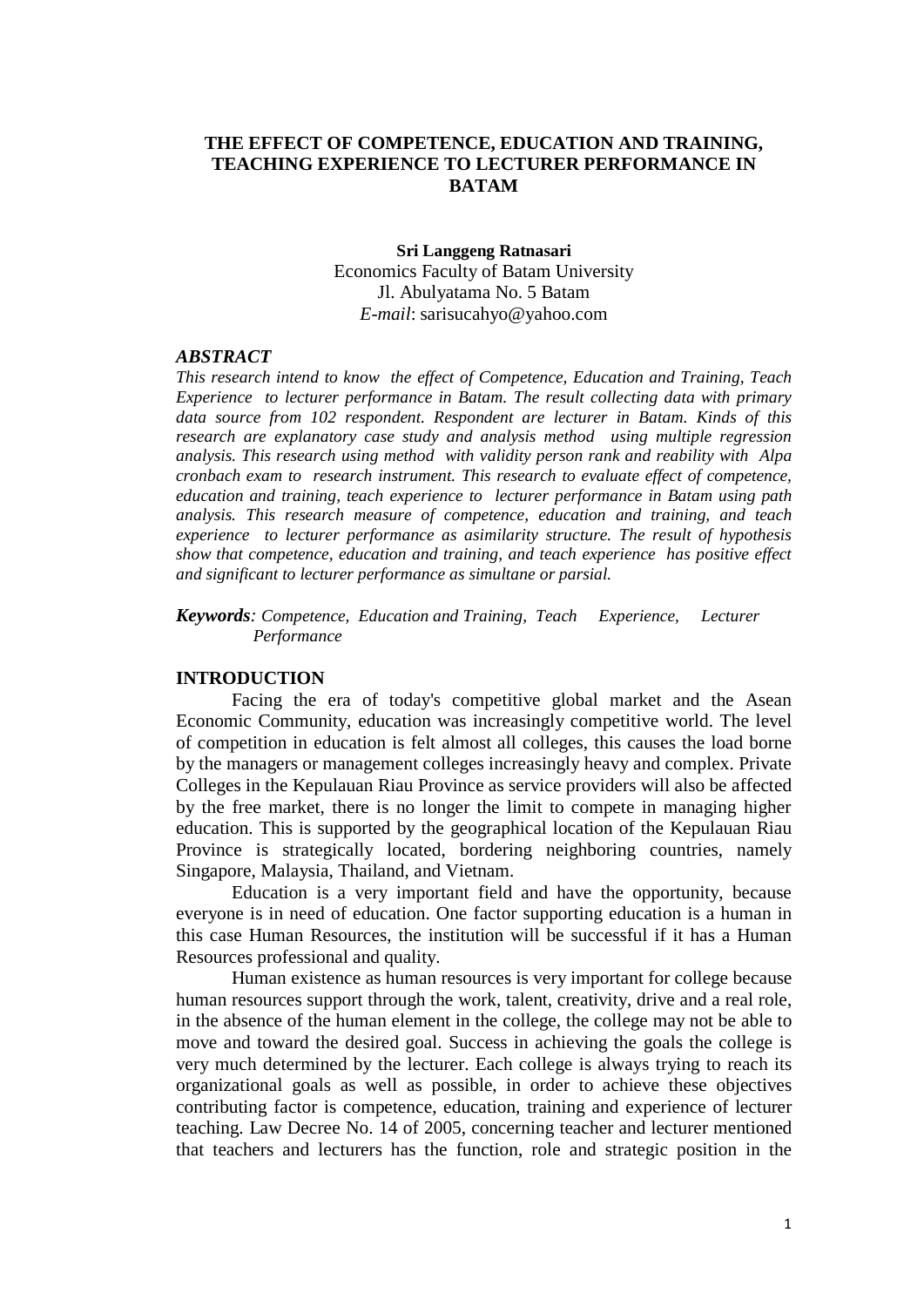national development in the field of education. The definition of lecturer are professional educators and scientists with the main task of transforming, developing, and disseminating knowledge, technology, and the arts through education, research, and community service. What is meant by a professional is a job or an activity undertaken by a person's life and be a source of income that requires expertise, skills, or skills that meet certain quality standards or norms and require a professional education.

Lecturers are professional educators, where liability has to do is implement the Tri Darma Universities, namely Education, Research, and Service to the community. In order to comply with its obligations, the lecturer must have competence in accordance with the support of the profession.

Competencies that must be owned by a lecturer in order to function well with explanations in Law Number 14 Year 2005 Lecturers are required to have academic qualifications, competency, certificates of educators, physical and spiritual health, and meet other qualifications required units higher education places charge, and have the ability to achieve national education goals. To encourage lecturer to be able to have the competence in question as well as to appreciate the lecturer performance, the government of the Republic of Indonesia to apply lecturer certification.

Competence according to Law No. 14 of 2005 is a set of knowledge, skills, and behaviors that must be owned, lived, and controlled by the teacher or lecturer in performing the duties of professionalism.

Competence according Usaman (2005), is a case that describes the qualifications or abilities either qualitative or quantitative. Qualitative capability is the ability of a person or an attitude that one's actions can only be judged by the size of the good and bad, while quantitative is the ability of a person can be judged by the size (measured).

Education and Training is a means for lecturer to broaden the delivery of content in technical mastery learning, so to get the chance to pass Cerfication portfolio is based on the value of education and training achievements, so that education and training is very important for quality improvement as a lecturer in educators.

While teaching experience into a measure is how long he became a lecturer, so the experience is enough to increase the ability in mastering the material, so as to well for transferring knowledge to learners, also with considerable teaching experience will make the lecturer who has the patience, because the patient has a high significance in educating students. Furthermore, competence (ability), career development and work facilities of education will determine the lecturer performance.

Competence is a fusion of knowledge (intellect) attitude (heart power), and skills (physical power) are realized in the form of deeds. In other words, competence is the combination of the mastery of the knowledge, skills, values and attitudes reflected in the habit of thinking and acting in carrying out its duties and responsibilities. It can also be said that competence is a combination of capabilities, knowledge, skills, attitude, character, understanding, appreciation and expectations of the underlying characteristics of a person for labor staged in performing a task or job in order to achieve quality standards in a real job. So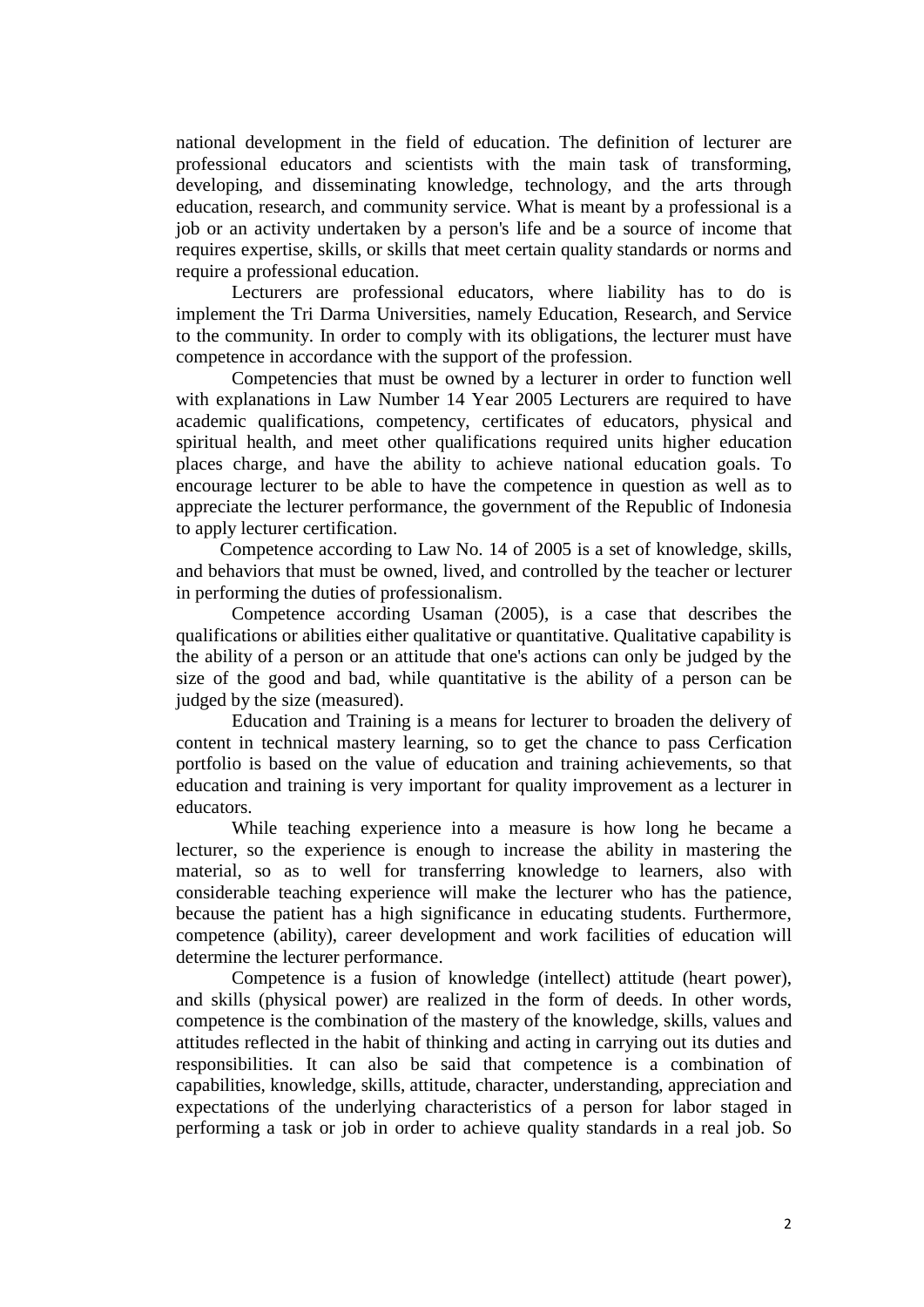competence is a set of knowledge, skills and behaviors that must be owned, lived and ruled by the teacher to be able to carry out professional duties.

According to Uno (2008: 64) Competence is one of the factors that affect the achievement of the objectives of learning and education in college, but the competence of lecturer do not stand alone, but is influenced by factors of educational background, and years of teaching experience.

From the opinion of the above it can be concluded that in education development in the learning process, lecturer should provide students with the essence of life and the improvement of life and morality to be useful in society. **METHODS** 

The study was conducted at 4 (four) private universities in Batam, Kepulauan Riau Province with 102 respondent.

Research methods used in this paper is an explanatory research with quantitative research approaches. Explanatory research, according Singarimbun and Effendi (2005) says that if the study explain the causal relationship between variables through hypothesis testing, then the study is no longer called descriptive research but studies testing the hypothesis or explanatory research.

Survey research methods Quantitative research is the systematic scientific study of the parts and phenomena and their relationships. The purpose of quantitative research is to develop and use mathematical models, theories and hypotheses related or natural phenomena.

Quantitative research according Sugiyono (2008: 13) is a research method that is based on the nature of positivism, used to examine the population or a particular sample, the sampling technique is generally done at random, using a data collection instrument studies, analysis of quantitative data or statistical in order to test the hypothesis that has been set by using a questionnaire with Path Analysis.

# **RESULTS AND DISCUSSION**

The results showed that the Competence, Education and Training and teaching experience is a variables that are affect to lecturer performance. The results of the testing, Competence is a variable effect on lecturer performance. From the results of testing and proving the hypothesis can be stated as follows:

Competence is one of the variables related to lecturer performance can even directly affect of the lecturer performance, because with good competencies will undoubtedly be able to improve the lecturer performance, the lecturer competence can make a good planning in the process of teaching and learning activities in which 4 Competencies controlled by lecturer are:

- 1. Pedagogic Competence
- 2. Competence Personality
- 3. Social Competence
- 4. Professional Competence

Having the competence and mastery, will determine how the increase in activity in the mastery of the material and ability, because it can color the performance of one's competence to do the job.

Lecturer competence can be demonstrated from the results proving the hypothesis ( $t = 3.604 > 1.660$ ), significantly affect the performance of lecturer competence of 15.6% means that an increase in the lecturer competence in the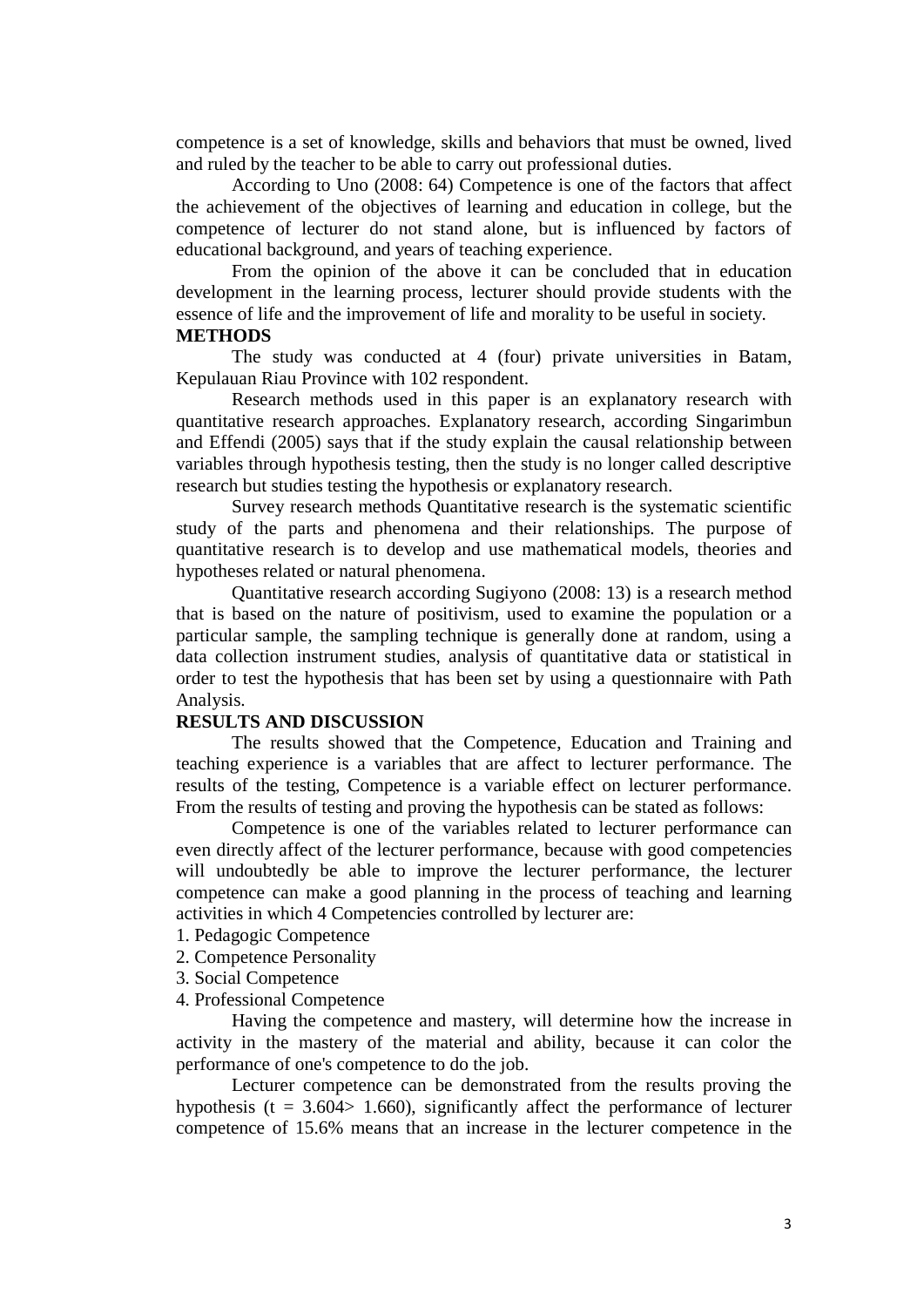process of improving the ability of lecturer performance can color associated with the implementation of the learning process.

Increased Competence to every lecturer must be done in order to improve the ability of lecturer itself, so that lecturer can improve student achievement, where it is supported by an increase in lecturer performance itself.

In carrying out its duties as a lecturer, would have been a lot of things that need to be considered in the development of today's world, especially in the field of education, lecturer should not be stagnant in their duties, then the government improve its ability to always provide a vehicle and opportunity for lecturer to enhance its ability through education and training that is always given periodically,

The effect of education and training of lecturer performance has significantly efefct, because of the lecturer education and training having new insights that can improve lecturer performance, especially today's world tend to grow very rapidly, if not followed by education and training, upgrading, will certainly increase knowledge for lecturer itself, if the lecturer has a lot of knowledge that will improve lecturer performance itself.

The results of hypothesis verification shows that education and training affect the lecturer performance, significant of 3.84% and was obtained ( $t = 1,703$ ) 1,660), demonstrating the educational and training variables positively affect the lecturer performance, if education and training are followed well and executed well too will undoubtedly be able to improve the lecturer performance.

Teaching experience is a step and stage of maturity and responsibility in improving the performance of the lecturer in carrying out their duties in order to achieve the desired goal of increased student achievement, the effects arising from the variable teaching experience of the lecturer in the form of improved performance directly or indirectly effect the activity of lecturers in increase student achievement, to the teaching experience gained from his experience in educating lecturer will lead and create maturity in making any decisions and policies in order to improve the performance of the lecturer so that every policy and decisions is a positive action.

From the test results, the effect of teaching experience on lecturer performance improvement at  $(t = 0118 < t$  table 1.660) gained 0.01%, meaning that the effects arising from the variable teaching experience is very small, but basically significant effect on the improvement of lecturer performance, if this teaching experience, well developed would seem obvious from the lecturer behavioral changes will be reflected in his actions.

Based on the analysis of data it can be concluded that the proposed model indicates the appropriate (fit) to the data. From the analysis and t-test against empirical path coefficients, the results of the overall analysis is acceptable because the test is based on the path coefficients, the coefficient of X1, X2, and X3 on Y is statistically significant. This means Competence, Education and Training as well as teaching experience in a positive and significant direct effect on the performance improvement of Lecturer.

Based on the test results and in the discussion of linear regression statistical relationship between the variables studied can be said that the Competence, Education and Training and Teaching experience is a predictor variable to the improvement of lecturer performance, as evidenced by the results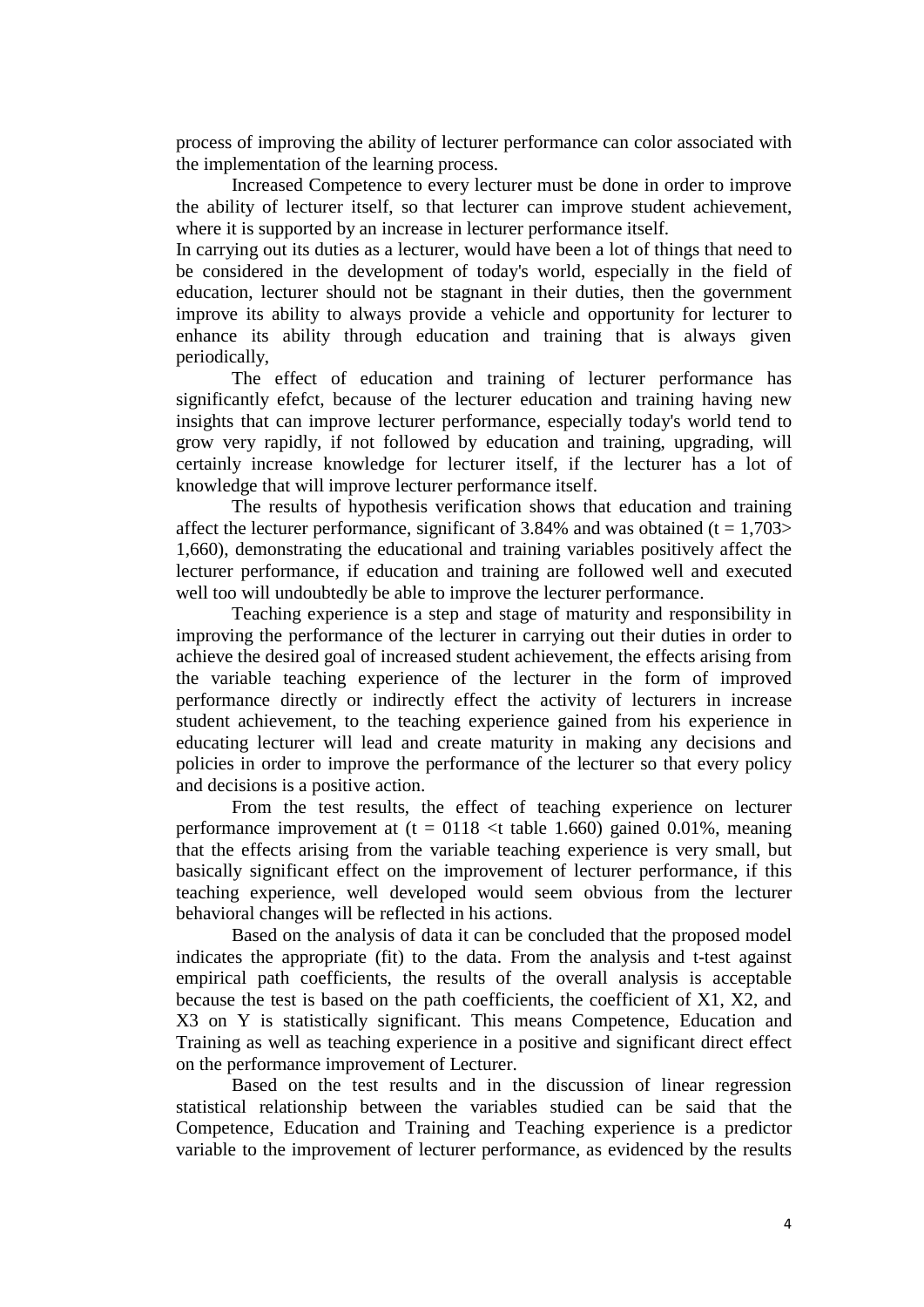of the test data using path analysis (path analysis), ie at  $t$  t table together Competence, Education and Training and Teaching experience in a positive and significant direct effect on lecturer performance.

From the analysis also shows that there are other variables that affect the lecturer performance and also requires further verification. Similar opinion was also expressed Surachim (2004: 139) that "a person's performance is determined by a number of individual factors, such as ability and effort but also by other factors beyond the direct control of ourselves, such as the decisions taken by other people, resources available to us, and the system in which we work ".

Path coefficients X1 on Y is equal to 0.395; coefficient of X2 on Y is equal to 0.196 and the coefficient of X3 path to Y is equal to 0.013.

# **CONCLUSIONS, IMPLICATIONS, AND RECOMMENDATIONS**

Based on the formulation of the problem, hypothesis testing, data analysis, and discussion, it can be argued some conclusions as follows:

- 1. Competence affect the lecturer performance as partially 0.1560, that is meaning the application of Competence in improving lecturer performance by 15.60%, the rest is yet to be implemented.
- 2. Education and Training effect on lecturer performance as partially at 0.0384, that is meaning the implementation of education and training in improving lecturer performance of 3.84%, the rest is yet to be implemented.
- 3. Teaching experience effect the lecturer performance improvement as partially at 0.0001, meaning the application of teaching experience in the improvement of lecturer performance by 0.01%, the rest is yet to be implemented.
- 4. Competence indirect effect on lecturer performance through experience lecturer teaching at 0.0027%.
- 5. Education and Training indirect effect on lecturer performance through lecturer Experience Teaching 0.0011%.
- 6. The direct effect of these three variables to the lecturer performance in partial of 0.1983, that is meaning the application of competencies, education and training as well as teaching experience in the lecturer improvement 19.83%.
- 7. The comparison of F with F table shows the calculated F is greater than F table (13.674> 1.660), so the decision was made to reject Ho. So based on the results of simultaneous testing using the F test concluded a significant difference (real) simultaneously Competence, Education and Training and Teaching Experience of lecturer performance in Batam.

From the results of the above conclusion, condition illustrates that in partial Competence stronger influence on performance improvement lecturer of the variables education and training as well as teaching experience. While simultaneously indicating that the effect of independent variables on lecturer performance is positive and significant.

# **REFERENCES**

Andayani, et al. 2008. *Stabilization of the Professional Capabilities*. Second Edition. Jakarta: Ministry of National Education.

Cardoso, Gomes. 2008. *Human Resource Management*. Yogyakarta: Andi Offset.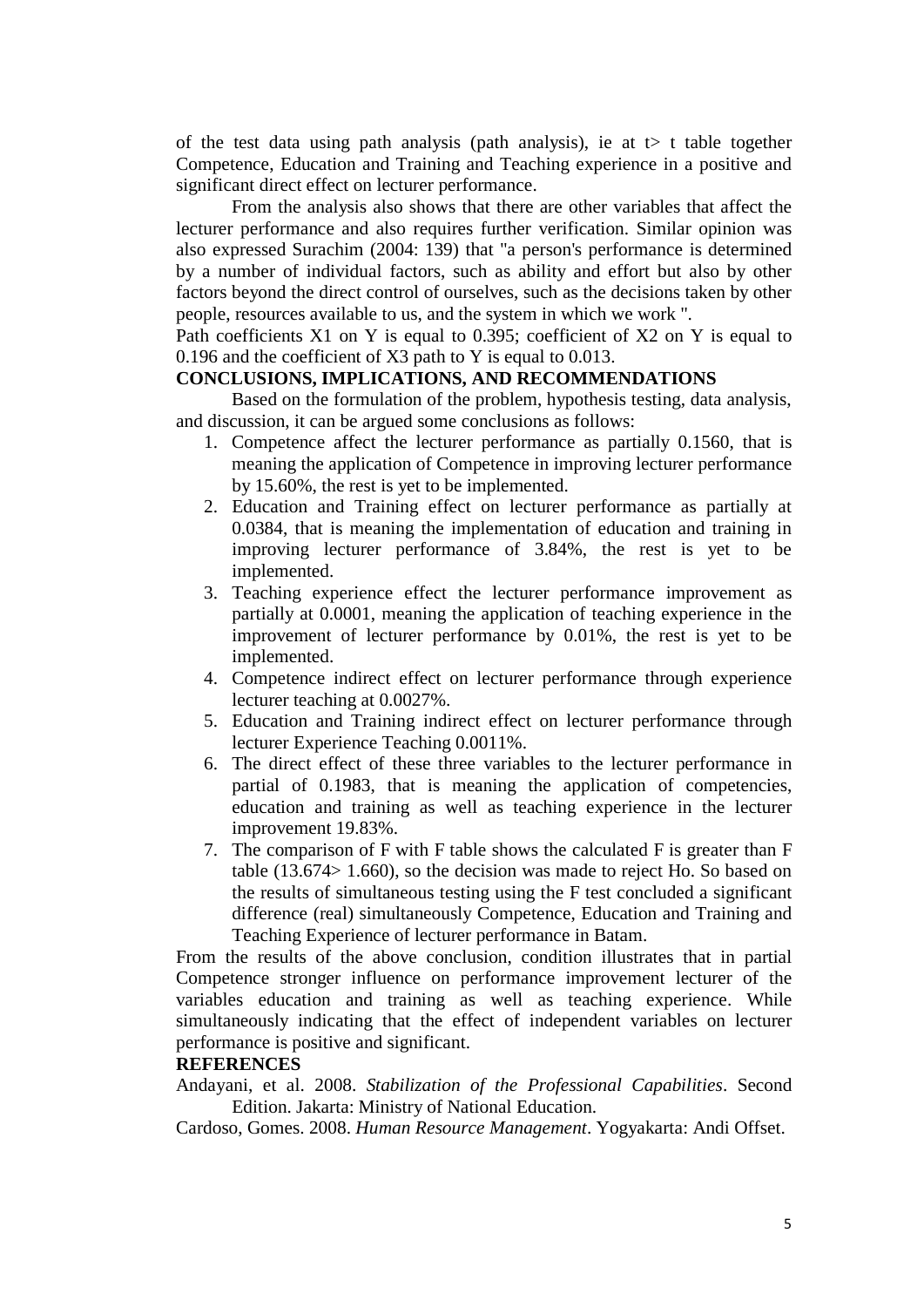- Cipto, A., Yamit, Z., 2005. *Effect of Achievement Motive, Affiliated Motive, and Power Performance Motive To Employee Performance In BRI Branch Office of Sleman*. Synergy Journal, Special Edition on Human Resouerces.
- Dessler, G. 2007. *Personnel Management*. Jakarta: Gramedia.
- Dessler, Garry. 2007. *Human Resource Management.* Jakarta: PT. Prenhalindo.
- Gibson, et al. 2005. *Organizations: Behavior, Structure, Processes*". Fifth Edition, Jakarta: Gramedia.
- Hadari Nawawi. 2008. *Human Resources Planning*. Jakarta: Gramedia.
- Isjoni. 2008. *Professional Development of Teachers*. First Edition. Pekanbaru: Cendekia Insani.
- Karjantoro. 2004. *Managing Performance: An Overview Praktir, Entrepreneurship Management Indonesia.* 07 / TH XXXIII July 2004, p 24, Jakarta: LM-UI.
- Manulang, AMH Marihot Manulang. 2006. *Personnel Management*. Yogyakarta: Gajah Mada University Press.
- Nar Heryanto. H. M. Hamid Akib. 2007. *Elementary Statistics*. Jakarta: Ministry of National Education.
- Rumengan, Jemmy. 2009. *Research Methodology by Using SPSS*. Medan: Ciptapustaka Media Pioneers.
- Rumengan, Jemmy. 2013. *Research Methodology*. Medan: Citapustaka Media Pustaka.
- Sarwono. 2007. *Path Analysis For Business Research With SPSS*. Yogyakarta: Andi Offset
- Sedarmayanti. 2010. *Human Resources and Work Productivity*. Bandung: Mandar Maju.
- Simamora. Henry. 2004. *Human Resources Management*. Second Edition. Yogyakarta: STIE YKPN.
- Syarfi, et al. 2008. *Assessment*. First Edition. Pekanbaru: Cendekia Insani.
- Wardono, 2012. *Effect of Education Training and Motivation To Employee Performance in Semen, Kediri District Office*. Journal of Management Science Revitalization, Vol 1 No. 2 September 2012.
- Law No. 14 of 2005 on *Teachers and Lecturers*.
- Yuwalliatin. 2006. *Influence of Organizational Culture, Motivation and Commitment on Performance And Its Effect on Competitive Advantage Lecturer Unisula Semarang*. Ekobis, Vol.7.